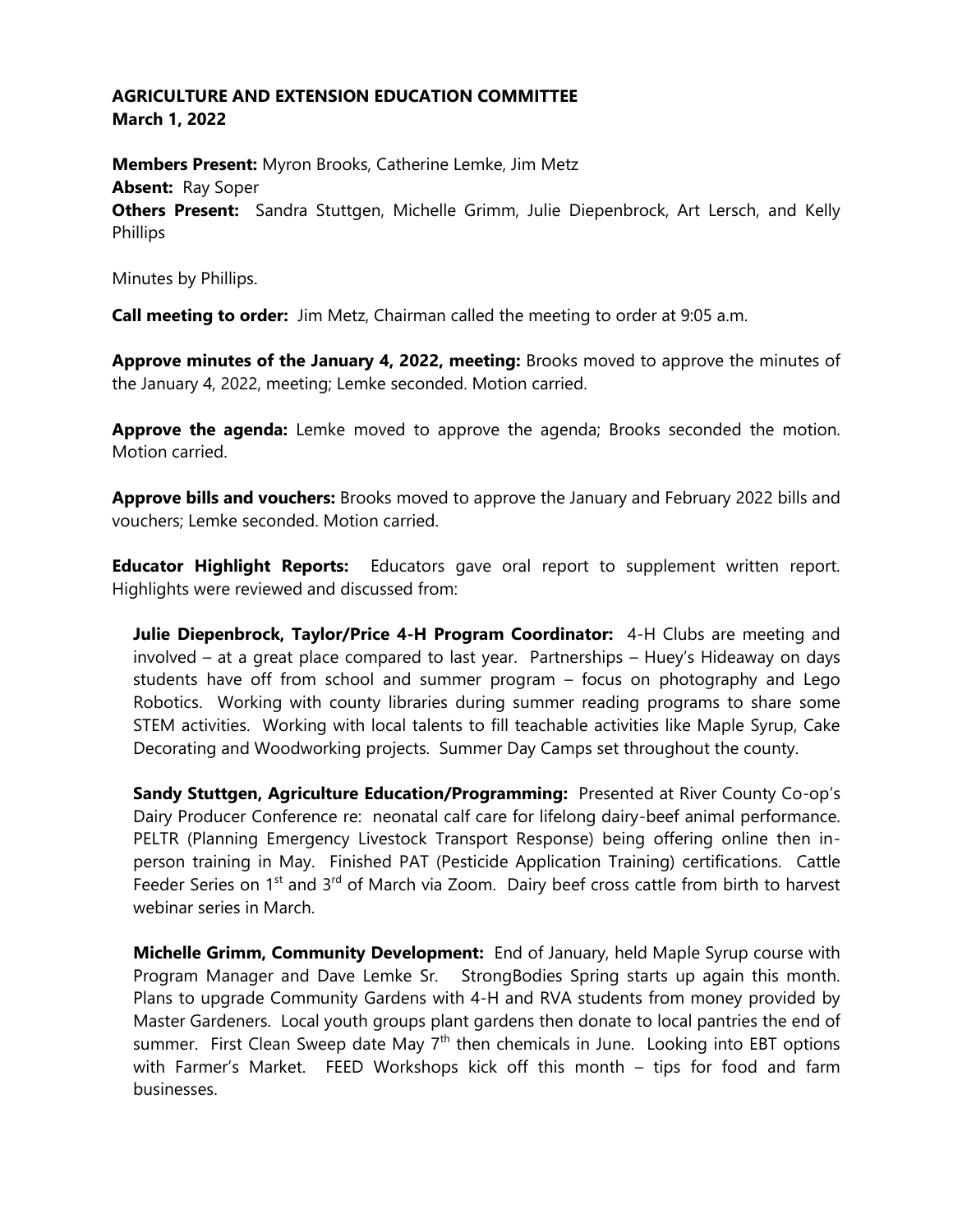**Update on FoodWIse Coordinator & Educator positions for Taylor County:** Open position for FoodWIse Coordinator closed on February 23rd. Several good applicants to move forward with interviews. Once Coordinator position is in place, then move forward with Educator position.

**Extension office copy machine update:** Staying with Bauernfeind and current lease until new copier/lease comes in. New copier coming from Bauernfeind with new lease. ETA for new Konica machine is TBD.

**4-H Summer Intern:** Planning on hiring again. Funds to be shared and position with Price County again as well. Balance in account is nearly at \$8,000. We have candidate that expressed interest. Job will be posted. This position will run from June – August 2022.

**AED Update:** University is imposing a 3% fee increase to cover rising costs of personnel. This will equate to about \$2,700 for the county. New University President, Jay Rothman, starts around the 18<sup>th</sup> of March. Also hiring a new Chancellor for UW-Madison Extension.

**Next committee meeting:** Tuesday, May 3, 2022, 9 a.m. in person at the USDA Service Center.

**Adjournment:** Lemke moved to adjourn at 9:57 a.m.; Brooks seconded. Motion carried.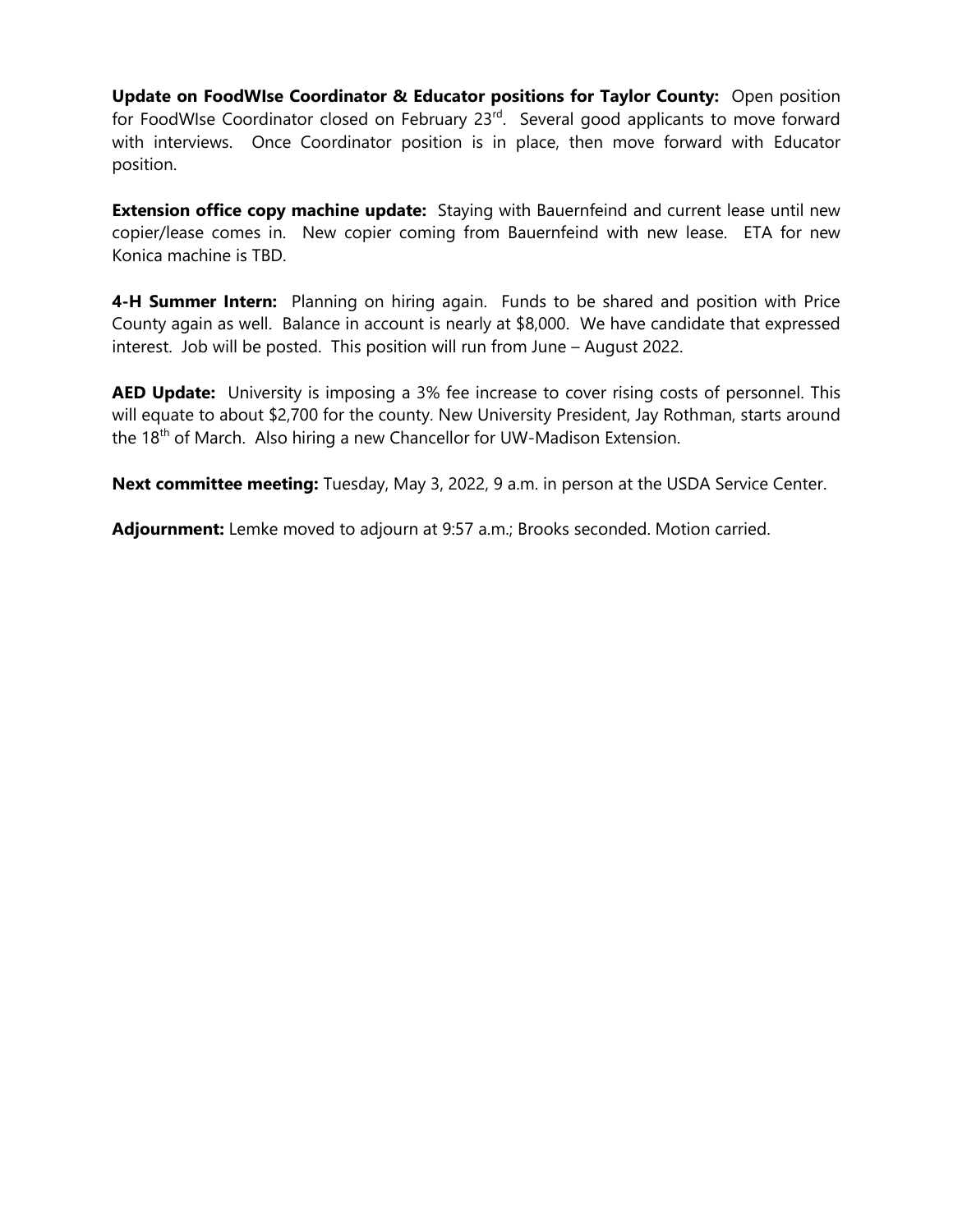## **AGRICULTURE AND EXTENSION EDUCATION COMMITTEE January 4, 2022**

**Members Present:** Myron Brooks, Catherine Lemke, Jim Metz **Absent:** Ray Soper **Others Present:** Sandra Stuttgen, Michelle Grimm, Brenda Fierke, Julie Diepenbrock, Art Lersch, and Kelly Phillips

Minutes by Phillips.

**Call meeting to order:** Catherine Lemke, Chairman called the meeting to order at 9 a.m.

**Approve minutes of the November 2, 2021, meeting:** Brooks moved to approve the minutes of the November 2, 2021, meeting; Metz seconded. Motion carried.

**Approve the agenda:** Brooks moved to approve the agenda; Metz seconded the motion. Motion carried.

**Approve bills and vouchers – two months' worth**. A question by Catherine was asked prior meeting and confirmed during meeting by Art re: mileage payment for 4-H Educator. Art stated because the Educator needs to travel from home office to Price County, the milage reimbursement is split between the two counties. Brooks moved to approve the November and December 2021 bills and vouchers; Metz seconded. Motion carried.

## **Educator Highlight Reports**

**Brenda Fierke (FoodWIse):** 4 days left until retirement. A collaborative effort to update the Taylor County Food Resource Guide was made and completed. Healthy Homemade Calendars created and shared with Rib Lake Community Food Pantry, Head Start and St. Paul's Food Pantry. Head Start is under Northwest Community Action vs Indianhead. All partners/agencies (8) were contacted re: retirement and new person will contact once in place. Brenda to leave all contact information for new personnel.

**Julie Diepenbrock, Taylor/Price 4-H Program Coordinator:** Met with Huey's Hideaway re: upcoming plans to work collaboratively during days that school is not in session (capitalizing on the success from past efforts). Come Summer, Extension will have one session per week at Huey's during their Summer sessions. The Harvest Day Parade had a great turn-out of 4- H'ers. Trick or Treat for the Hungry with the older 4-H'ers ended up donating 211 pounds of food for local pantries. Fleece Blankets in Lublin was a great hit with a good turn-out. 4- H'ers attended the grand opening of Tractor Supply. Julie was able to connect with the Manager and Assistant Manager who does pullorum testing. All clubs are meeting in-person and doing fun activities like bowling, curling, sledding etc. Working on Winter Camp and upcoming Federation Event.

**Sandy Stuttgen, Agriculture Education/Programming:** Pesticide Applicator Training (PAT) to take place in Medford February 22<sup>nd</sup> (a 5-year certification process), in-person and via Zoom. Probably Extensions last year having a role in this; DATCP to manage themselves. Planning for Emergency Livestock Trailer Response (PELTR) course was online in Canvas – 5